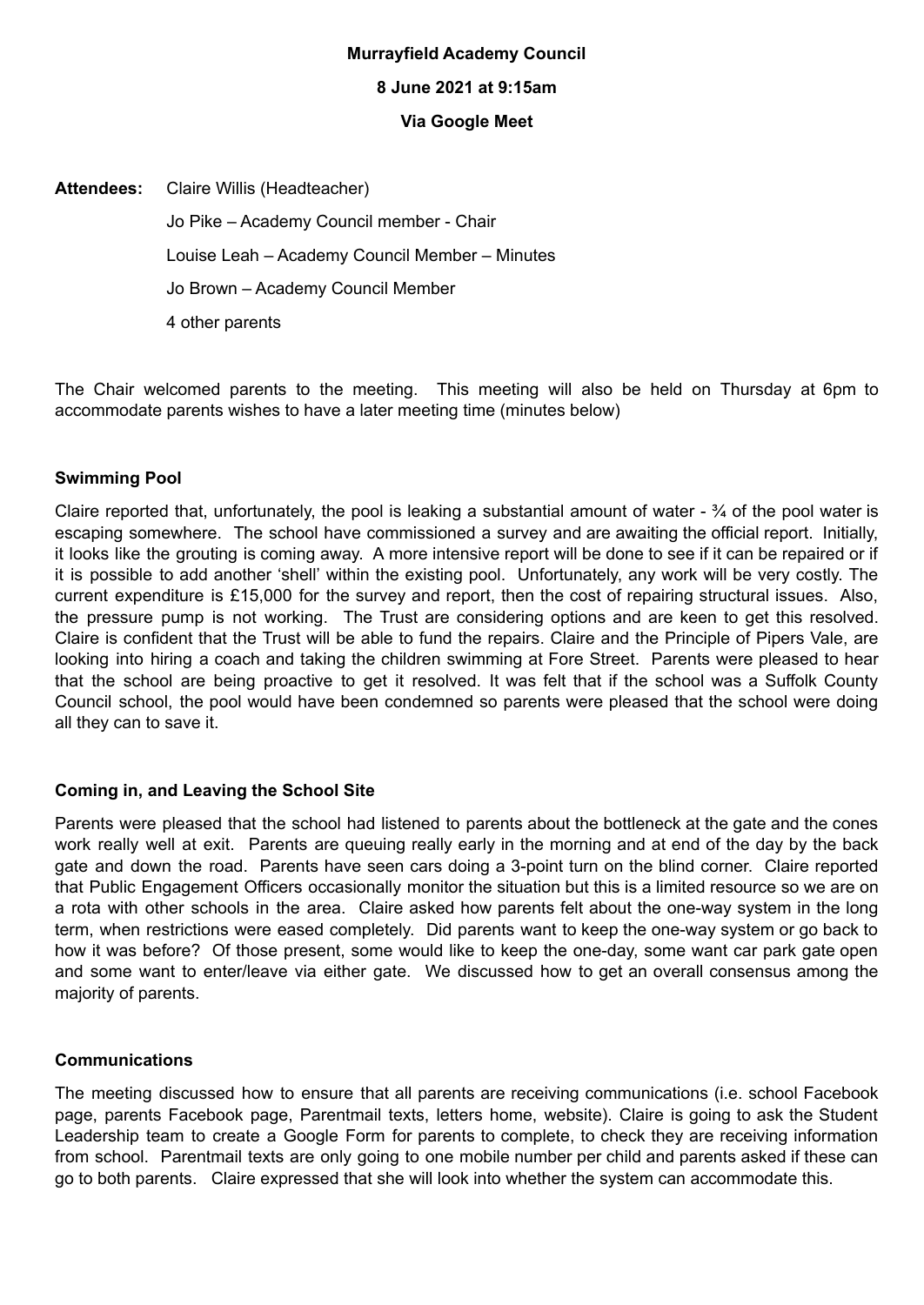#### **Parents Evening**

Parents have been invited to book a parent evening slot via an online booking system. Parents reported that this worked really well and parents have made appointments. These will be held as video calls Claire said that teachers will be using 'Visualisers' to show parents examples of their children's work. Parents asked if this will continue in the future, even when restrictions are lifted completely. Claire said that the school could consider a mix of both virtual meetings and face to face. It was agreed that this question would be added to the Google form that the Student Leadership Team are creating, to ask parents what they think.

#### **Year 6 Leavers – Prom, photos, hoodies, transition**

Year 6 have been given the option to buy leavers hoodies and parents can pay on Sims Pay. Parents reported that this system worked really well. Claire commented that the students have been so resilient and Year 6 received the second highest result in the Trust for exceeding the expected standard for writing. The hoodies will be blue. Last year, Jo Brown had their child's fellow pupils' first names embroidered onto the hoodie. Jo kindly offered to post a photo on the 'Parents of Murrayfield' facebook page and can put anyone who is interested in touch with the lady who can quote for this.

#### **Induction for Reception and Nursery**

Claire reported successful recruitment in Reception. They had expected 38 children but have 48 children so early years is now nearly full. Claire put in a bid to the Ipswich Opportunity Fund for an 'Early Years Transition Lead' role at the school. This post-holder would work with families and go into nurseries to aid transition into Murrayfield. Claire was successful with this bid and secured £10,000 for this role. The school have a part time member of staff, who is interested in taking on this role as extra hours, and this will begin in September. Letters and booklets have gone to parents of children in Nursery and Reception. A colour brochure is planned. The school have offered appointments, after school, for families to come and visit to meet staff. There will also be telephone calls to families and videos of the classrooms. There will also be extra meetings for those who want it to aid their decision. The Student Leadership team have created welcome videos for new children to see the school. Claire reported that Year 1 is currently full, Year 3 only has 3 places available. The school is currently 77% full which is amazing.

#### **Raising profile of school**

Parents were pleased to hear how well the school is doing and questioned how we can raise the profile of the school and get rid of the old reputation. Claire is working on a project to celebrate Hero's in the Community. Claire is really impressed by the extra-curricular activities that the children participate in, such as 2 students who have won a regatta in sailing. Student Leadership team are taking a lead with this and how we can celebrate successes.

#### **Old Memories of school**

Parents suggested that perhaps the Student Leadership Team could capture memories and photos of the school as many parents attended there. A parent suggested that the 'Ipswich Remembers' Facebook page may be a place to start. Claire will consider suggesting this.

#### **Anniversary of Amanda's Passing**

A parent mentioned that it was the anniversary of Amanda's passing and was there any plans to commemorate her contribution to Murrayfield. Claire reported that there is a photo above the reception hatch which we believe were the family wishes.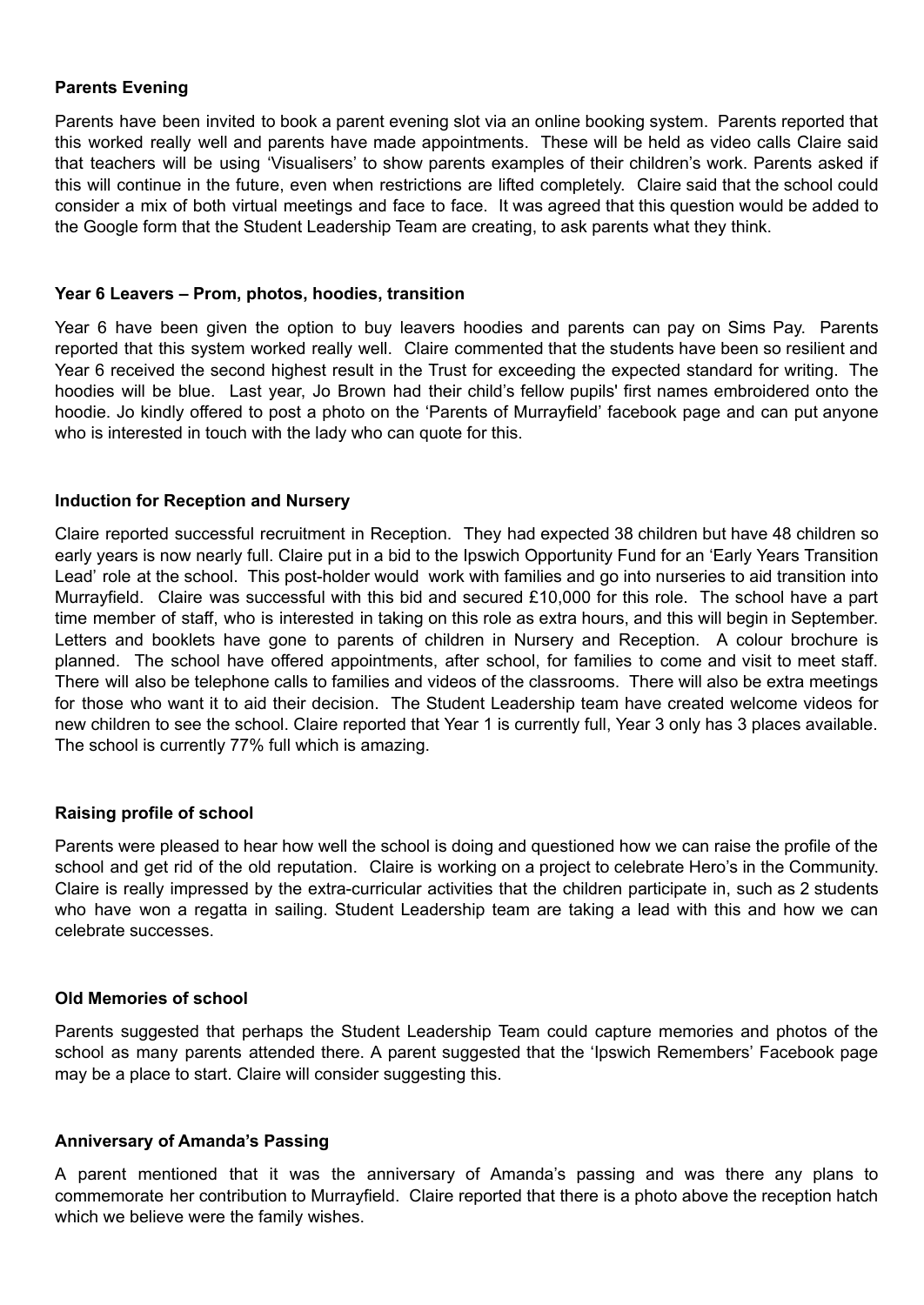#### **Media Coverage of the school**

Parents suggested inviting the Ipswich Star to do an article on how far the school have come. Claire has been proactive in contacting the press and there have been 3 articles recently (regarding remote learning, successful learning etc). Ipswich Star will soon be doing an article on the School Leadership Team so watch this space.

### **Leap Pad – Specialist Education Unit**

Claire updated parents on the new Specialist Education Unit at Murrayfield called Leap Pad, which opened in September 2020. This is for children who have communication and interaction additional needs, speech and language needs and/or Autism. The Unit has 3 Teaching Assistant's, a Lead Teacher and a newly appointed teacher. The feedback from parents of children at the unit has been positive. The unit caters for Key stage 2 (Years 3-6) with the majority of children in Year 3. There are 2 classes, with an overall capacity of 18 students. 15 places are currently filled. One student has recently achieved 'exceeding' in reading, and one has achieved 'expected' in writing, which is great progress compared to where they were previously. Parents asked if it would be opened up to Early Years pupils. Claire reported that the Early Years unit is at Pipers Vale, while Key stage 2 is at Murrayfield. The school was assessed for Local Authority Quality Assurance and the school was really pleased with the positive outcome. Diane Rochford, did a review of the school before lockdown and found that the school is truly inclusive, with interventions being offered at the point of need. The school also have two members of staff who are trained in Emotional Literacy.

## **Mental Health**

Parents asked what mental health support is available at the school. Claire reported that the school has a 3-tiered system.

- Tier 1 Consists of individual staff doing intervention/support with identified pupils, including social, emotional support and staff can recognise signs of those who are struggling.
- Tier 2 The school has a Learning Mentor and ELSA who support children in school or can access external support such as school nursing, Nurture groups etc.
- Tier 3 These children may need psychological or psychiatric intervention. The school can buy services from a qualified external company which the School can refer to.

The school also strives to promote positive mental health, such as - yellow dressing up day, SHINE promoted throughout school etc. The school has two members of staff who run SWIRL (Social Wellbeing Emotional Resilience Learning). Parents were impressed with the amount of support for pupils.

#### **Sports Day**

Claire explained that Sport Day will be held outdoors at Ipswich Academy – The theme is 'It's a Knockout' and 'Murrayfield's Strongest Pupil', with events such as car lifting (not a real car), tyre flipping, welly throwing, and sumo wrestling suits. A proposed date is 14 July. Claire will be contacting the media to cover this event, as another opportunity to raise the profile of the school. Parents thought this sounded like really good fun.

The meeting was closed and parents were encouraged to attend future meetings to raise any concerns they have and to hear about what is happening in school. The parents present felt that the school are very proactive in addressing issues so want feedback from parents to continue the great work that the school are doing.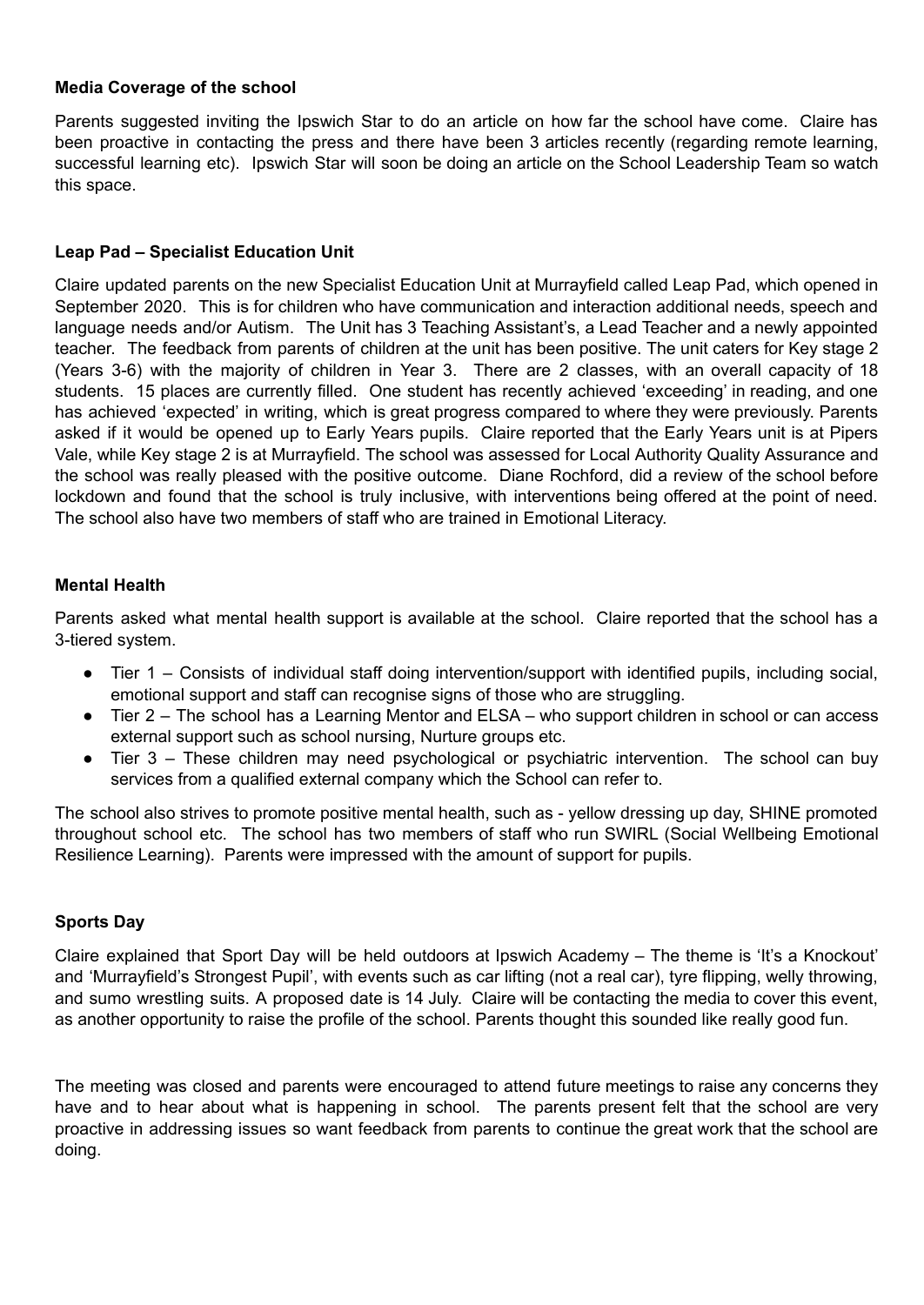# **Murrayfield Academy Council 10 June 2021 at 6pm Via Google Meet**

**Attendees:** Claire Willis (Headteacher) - Chair Louise Leah – Academy Council Member - Minutes Jo Brown – Academy Council Member 4 parents

**Swimming Pool Update** – Following the previous Academy Council meeting, Claire reported today that she had received information from the survey this week - the Surveyor isn't worried and believes that the pool can be saved. Radar equipment will be used to assess where the damage is underground. It appears that the water is escaping but leaving the site via drains. A fibreglass shell may need to be put into the existing pool. Swimming may not be possible until September at the earliest, but it is positive news that there is a chance that it can be saved.

## **Covid Routines and Procedures**

Claire updated parents on the current situation with the schools response to the pandemic. She was pleased to report that the school have not had any positive cases since December. The school are adhering to government guidelines with regular cleaning, one way systems, bubbles etc and parents were pleased to hear that pupils and staff have been safeguarded in this way. Claire thanked parents for their patience with the one-way system in the playground. Parents were asked if they would like to keep the one-way system after restrictions are completed lifted – 2 voted to keep one way system, 1 voted for either system. The School Leadership Team met this morning and are putting together a Google Form to ask for the general consensus from all parents and also to ask how parents want to get information about school matters (newsletter, Facebook page, Website). A parent questioned how we can contact the Student Leadership Team with suggestions. Claire suggested parents use the **[info@murrayfieldprimary.co.uk](mailto:info@murrayfieldprimary.co.uk)** email address and then emails will be forwarded to Student Leadership Team.

#### **Leap Pad**

A parent questioned how we can encourage parents of Leap Pad pupils to be included in the Murrayfield Community. Claire responded that they receive all the communications and it would be good to have representation at these meetings. Even though Leap Pad pupils are part of an individual unit, they are encouraged to feel part of the whole school community. The pupils access music lessons and PE in the same areas as other pupils. Year 6 have a buddy system with the Leap Pad pupils (beflore lockdown).

#### **Sports Day**

Parents liked the sound of the sports day planned (see above) and are looking forward to it.

#### **Parents Evening**

This is planned for 7 and 8 July – Parents have been invited to book a virtual appointment. Parents didn't report any issues with accessing this system.